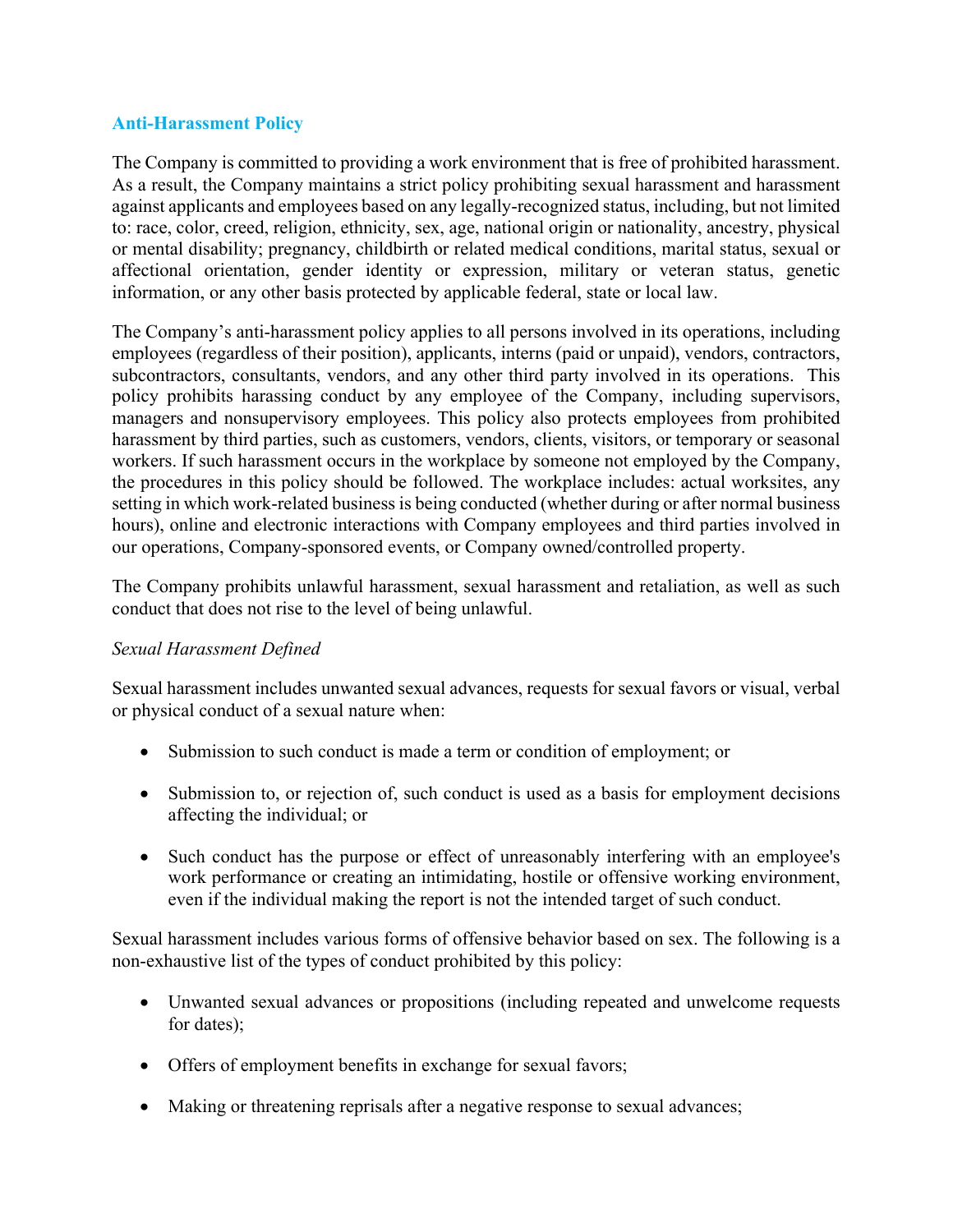- Visual conduct: leering, making sexual gestures, displaying of sexually suggestive objects or pictures, cartoons, posters, websites, emails or text messages;
- Verbal conduct: making or using sexually derogatory comments, innuendos, epithets, slurs, sexually explicit jokes, or comments about an individual's body or dress, whistling or making suggestive or insulting sounds;
- Verbal and/or written abuse of a sexual nature, graphic verbal and/or written sexually degrading commentary about an individual's body or dress, sexually suggestive or obscene letters, notes, invitations, emails, text messages, tweets or other social media postings;
- Physical conduct: unwelcome or inappropriate touching of employees or customers, physical violence, intimidation, assault or impeding or blocking normal movements;
- Gender or sex-based pranks;
- Retaliation for making reports or threatening to report sexual harassment.

Sexual harassment can occur regardless of the gender of the person committing it or the person exposed to it. Harassment on the basis of an individual's sexual orientation, self-identified gender, perceived gender, or transgender status are all forms of prohibited sexual harassment.

Individuals who observe conduct that may violate this policy are encouraged, but not required, to communicate to the offending person that the conduct is offensive and unwelcome. Individuals who observe any behavior directed at others that may violate this policy are encouraged to take reasonable action to defuse such behavior, if possible, such as intervening directly, alerting a supervisor or Human Resources to assist or making a report under this policy.

# *Other Types of Harassment*

Harassment on the basis of any legally protected status is prohibited, including harassment based on: race, color, creed, religion, ethnicity, sex, age, national origin or nationality, ancestry, physical or mental disability; pregnancy, childbirth or related medical conditions, marital status, sexual or affectional orientation, gender identity or expression, military or veteran status, genetic information, or any other basis protected by applicable federal, state or local law.

Prohibited harassment may include behavior similar to the illustrations above pertaining to sexual harassment. It also includes, but is not limited to:

- Verbal conduct including taunting, jokes, threats, epithets, derogatory comments or slurs based on an individual's protected status;
- Visual and/or written conduct including derogatory posters, photographs, calendars, cartoons, drawings, websites, emails, text messages or gestures based on an individual's protected status; and
- Physical conduct including assault, unwanted touching or blocking normal movement because of an individual's protected status.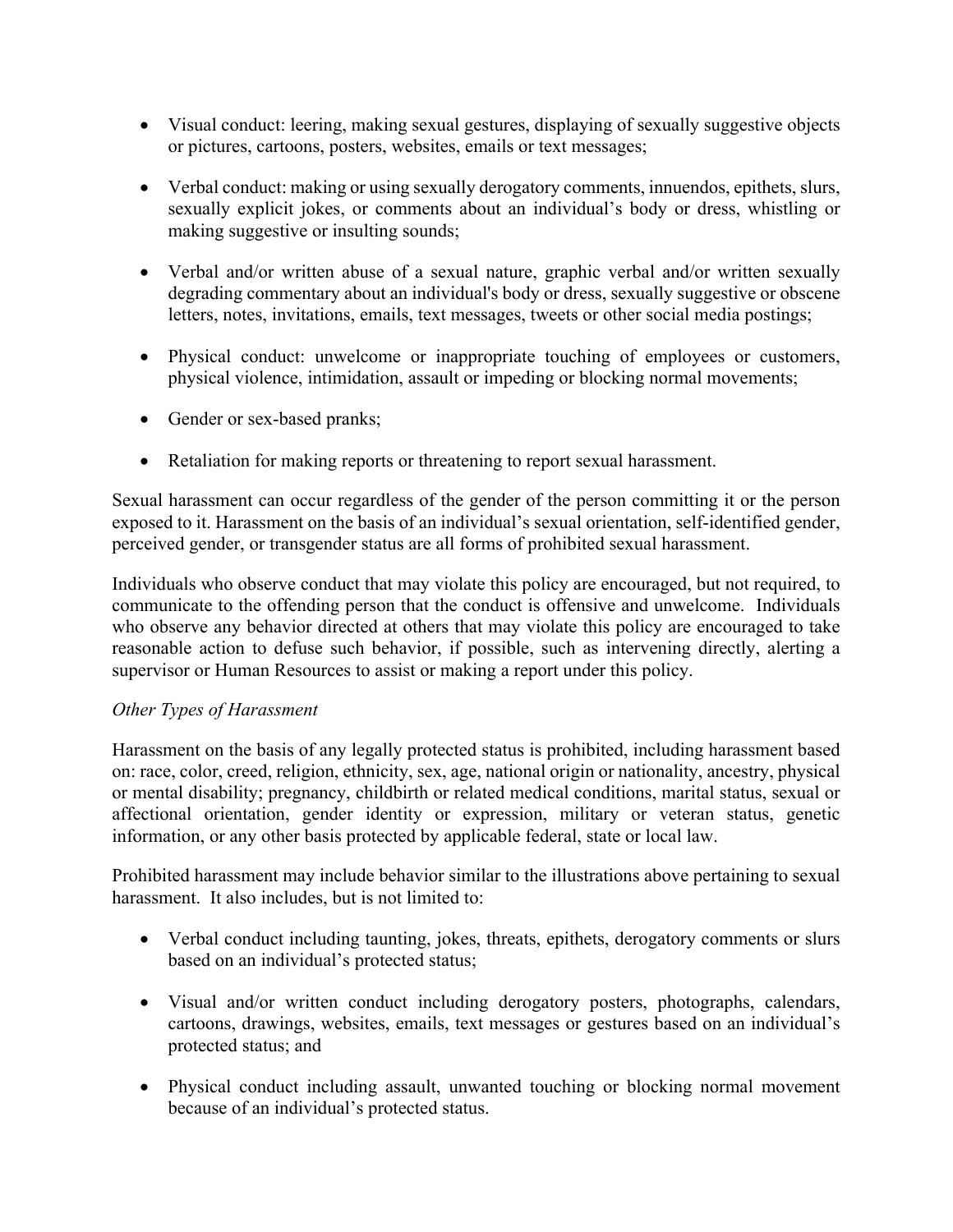### *Complaint Procedure*

Any applicant or employee who believes they have been subjected to prohibited harassment, sexual harassment or retaliation by a co-worker, supervisor, manager, client, visitor, vendor, customer or temporary or seasonal worker of the Company, or who believes another individual has been subject to such conduct, should report it immediately.

Complaints can be made verbally, or in writing, to your supervisor, any manager with whom you feel comfortable or to Human Resources. To submit a complaint in writing, individuals can use our Complaint Form, attached to this Handbook.

Individuals who observe any behavior directed at others that may violate this policy are encouraged to take reasonable action to defuse such behavior, if possible, such as intervening directly, alerting a supervisor or Human Resources to assist, or making a report under this policy.

Employees are not required to report any prohibited conduct to a supervisor or manager who may be hostile, who has engaged in such conduct, who is a close associate of the person who has engaged in such conduct, or with whom the employee is uncomfortable discussing such matters.

### **Any supervisor or manager who observes or receives a complaint of harassment, sexual harassment, or retaliation or receives information about suspected harassment, sexual harassment, or retaliation must immediately report it to Human Resources**.

Upon notice, a fair, timely, thorough and objective investigation will be undertaken. The Company will maintain confidentiality surrounding the investigation to the extent possible, consistent with a thorough and objective investigation, and to the extent permitted or required under applicable law and related information will only be shared with others on a need-to-know basis. The Company will document and track the progress of the investigation, afford all parties the appropriate due process and will reach reasonable conclusions based on the information collected.

Once the investigation is completed and a determination is made, the complaining party will be advised that the investigation has been completed and may be informed of the resolution.

### **All employees are required to fully and truthfully cooperate with any investigation of workplace misconduct of any kind, including providing written statements when requested to do so.**

#### *Manager's Responsibility*

All supervisors and managers are responsible for:

- Implementing this policy, which includes, but is not limited to, taking steps to prevent harassment and retaliation;
- Ensuring that all employees under their supervision have knowledge of and understand this policy;